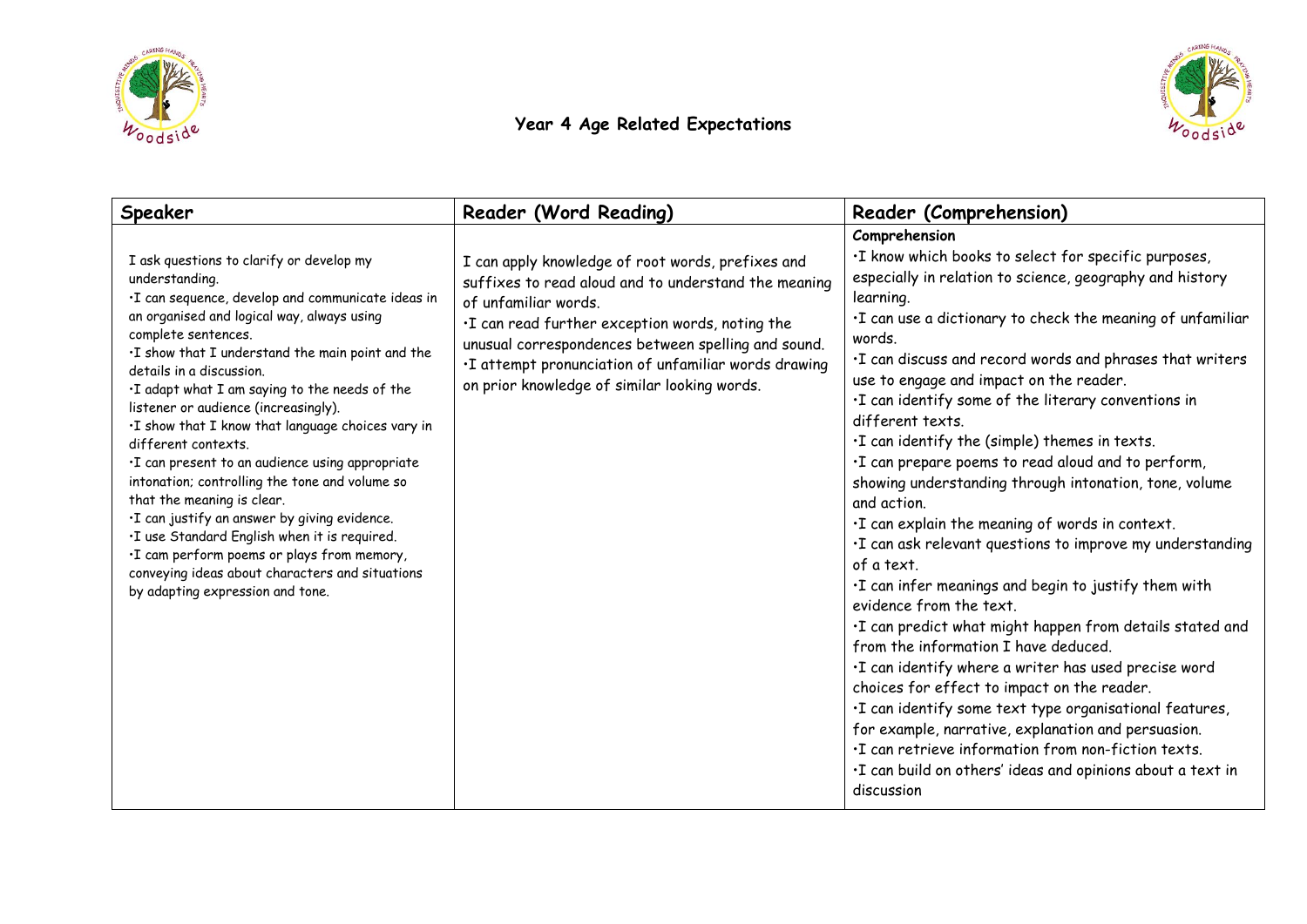| Writer- Transcription                                                                                                                                                                                                                                                                                                                                                                                                                                                                                                                                                                                                                                                                           | Writer- Composition                                                                                                                                                                                                                                                                                                                                                                                                                                                                                                                                                                            | Writer- Grammar & Punctuation                                                                                                                                                                                                                                                                                                                                                                                                                                                                                                          |
|-------------------------------------------------------------------------------------------------------------------------------------------------------------------------------------------------------------------------------------------------------------------------------------------------------------------------------------------------------------------------------------------------------------------------------------------------------------------------------------------------------------------------------------------------------------------------------------------------------------------------------------------------------------------------------------------------|------------------------------------------------------------------------------------------------------------------------------------------------------------------------------------------------------------------------------------------------------------------------------------------------------------------------------------------------------------------------------------------------------------------------------------------------------------------------------------------------------------------------------------------------------------------------------------------------|----------------------------------------------------------------------------------------------------------------------------------------------------------------------------------------------------------------------------------------------------------------------------------------------------------------------------------------------------------------------------------------------------------------------------------------------------------------------------------------------------------------------------------------|
| Spelling<br>·I can spell words with prefixes and suffixes and<br>can add them to root words.<br>·I can recognise and spell homophones.<br>.I can use the first two or three letters of a word<br>to check a spelling in a dictionary.<br>. I can spell the commonly mis-spelt words from the<br>Y3/4 word list.<br>Handwriting<br>.I can use the diagonal and horizontal strokes that<br>are needed to join letters.<br>.I understand which letters should be left<br>unjoined.<br>·My handwriting is legible and consistent; down<br>strokes of letters are parallel and equidistant;<br>lines of writing are spaced sufficiently so that<br>ascenders and descenders of letters do not touch. | Composition<br>·I can compose sentences using a range of<br>sentence structures.<br>·I can orally rehearse a sentence or a sequence of<br>sentences.<br>. I can write a narrative with a clear structure,<br>setting and plot.<br>·I can improve my writing by changing grammar and<br>vocabulary to improve consistency.<br>·I use a range of sentences which have more than<br>one clause.<br>·I can use appropriate nouns and pronouns within<br>and across sentences to support cohesion and avoid<br>repetition.<br>·I can use direct speech in my writing and<br>punctuate it correctly. | Grammar and punctuation<br>Sentence structure<br>·I can use noun phrases which are expanded by adding<br>modifying adjectives, nouns and preposition phrases.<br>·I can use fronted adverbials.<br>Text structure<br>·I can write in paragraphs.<br>·I make an appropriate choice of pronoun and noun<br>within and across sentences.<br>Punctuation<br>. I can use inverted commas and other punctuation to<br>indicate direct speech.<br>·I can use apostrophes to mark plural possession.<br>·I use commas after fronted adverbials |
|                                                                                                                                                                                                                                                                                                                                                                                                                                                                                                                                                                                                                                                                                                 |                                                                                                                                                                                                                                                                                                                                                                                                                                                                                                                                                                                                |                                                                                                                                                                                                                                                                                                                                                                                                                                                                                                                                        |